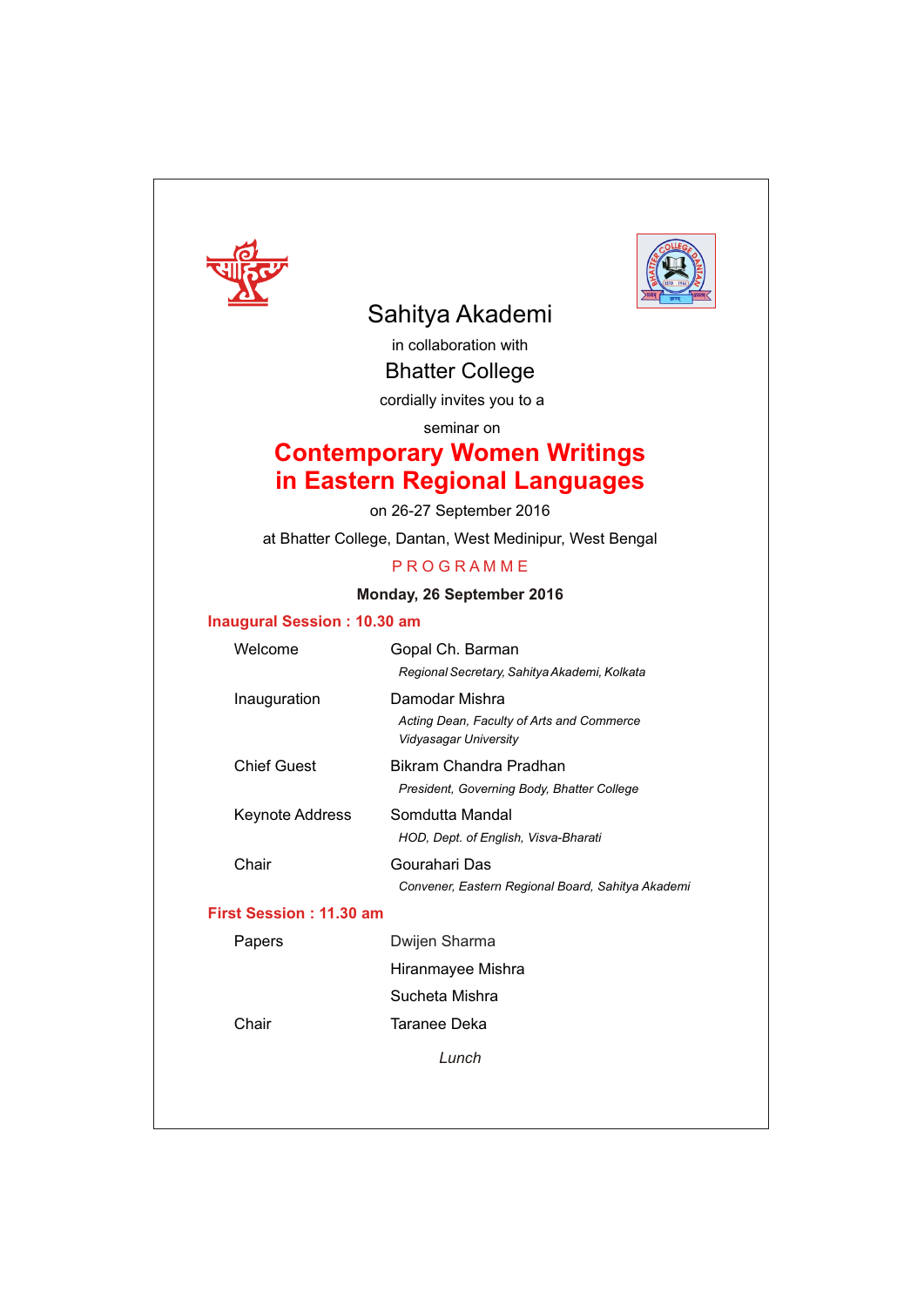| Papers                              | Kavita Lama                                                                              |
|-------------------------------------|------------------------------------------------------------------------------------------|
|                                     | Nilanjana Bhattacharya                                                                   |
|                                     | Puspa Sharma                                                                             |
| Chair                               | Yashodhara Ray Chaudhuri                                                                 |
|                                     | Tuesday, 27 September 2016                                                               |
| Third Session: 10.30 am             |                                                                                          |
| Introductory Speech                 | Joyjit Ghosh                                                                             |
| Papers                              | Kamala Chaudhary                                                                         |
|                                     | Kh. Kunjo Singh                                                                          |
|                                     | Th. Ratankumar Singh                                                                     |
| Chair                               | Indira Jha                                                                               |
| <b>Fourth Session: 12.00 noon</b>   |                                                                                          |
| Papers                              | Jaba Murmu                                                                               |
|                                     | Maikan Basumatary                                                                        |
|                                     | Phukan Basumatary                                                                        |
| Chair                               | <b>Tala Tudu</b>                                                                         |
|                                     | Lunch                                                                                    |
| <b>Valedictory Session: 2.00 pm</b> |                                                                                          |
| Valedictory Address                 | Sankar Prasad Singha                                                                     |
|                                     | Professor, Dept. of English, Vidyasagar University                                       |
| Chair                               | Pabitra Kumar Mishra<br>Principal, Bhatter College                                       |
| Vote of Thanks                      | Tarun Tapas Mukherjee                                                                    |
|                                     | Associate Professor, Dept. of English, Bhatter College                                   |
|                                     | Sahitya Akademi's Book Exhibition-cum-Sale                                               |
|                                     | 26-27 September 2016, from 10.00 am to 5.00 pm                                           |
|                                     | Ph. (033) 2419 1683; E-mail: rs.rok@sahitya-akademi.gov.in<br>www.sahitya-akademi.gov.in |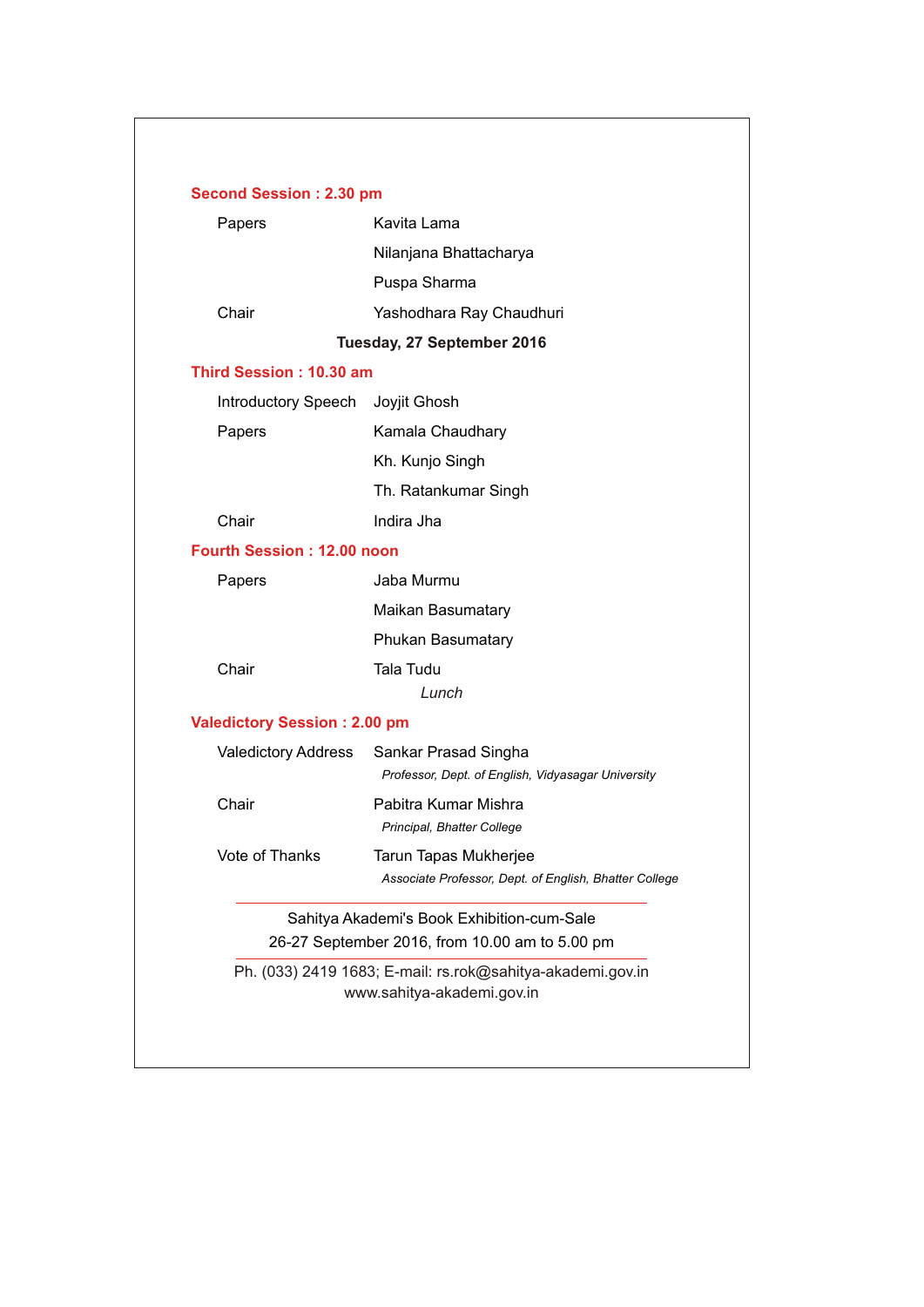

 $\mathcal{O}$ 

সাহিত্য অকাদেমি

ভট্টর কলেজ

আয়োজিত

# পূৰ্বাঞ্চলীয় ভাষায় সমকালীন নারী সাহিত্য

#### আলোচনাচক্ৰে

২৬-২৭ সেপ্টেম্বর ২০১৬

ভট্টর কলেজ, দাঁতন, পশ্চিম মেদিনীপুর, পশ্চিমবঙ্গ

আপনাকে স্বাগত জানাই

## অ নুষ্ঠা ন সূ চি

#### সোমবার, ২৬ সেপ্টেম্বর ২০১৬

উদ্বোধন অনুষ্ঠান : সকাল ১০.৩০

| স্বাগত ভাষণ | গোপাল চন্দ্ৰ বৰ্মণ                    |
|-------------|---------------------------------------|
|             | আঞ্চলিক সচিব, সাহিত্য অকাদেমি, কলকাতা |

উদ্বোধন দামোদর মিশ্র ভারপ্রাপ্ত ডিন, কলা ও বাণিজ্য বিভাগ, বিদ্যাসাগর বিশ্ববিদ্যালয়

প্ৰধান অতিথি বিক্ৰম চন্দ্ৰ প্ৰধান সভাপতি ,পরিচালক সমিতি , ভট্টর কলেজ

মুখ্য ভাষণ সোমদত্তা মণ্ডল বিভাগীয় প্রধান, ইংরেজী বিভাগ, বিশ্বভারতী

> গৌরহরি দাস আহ্বায়ক, পূর্বাঞ্চলীয় উপদেশক পর্যদ, সাহিত্য অকাদেমি

### প্ৰথম অধিবেশন : সকাল ১১.৩০

নিবন্ধ দ্বিজেন শৰ্মা হিরণায়ী মিশ্র সুচেতা মিশ্ৰ

সভামুখ্য

সভামুখ্য

তরনী ডেকা

মধ্যাহ্ন ভোজন